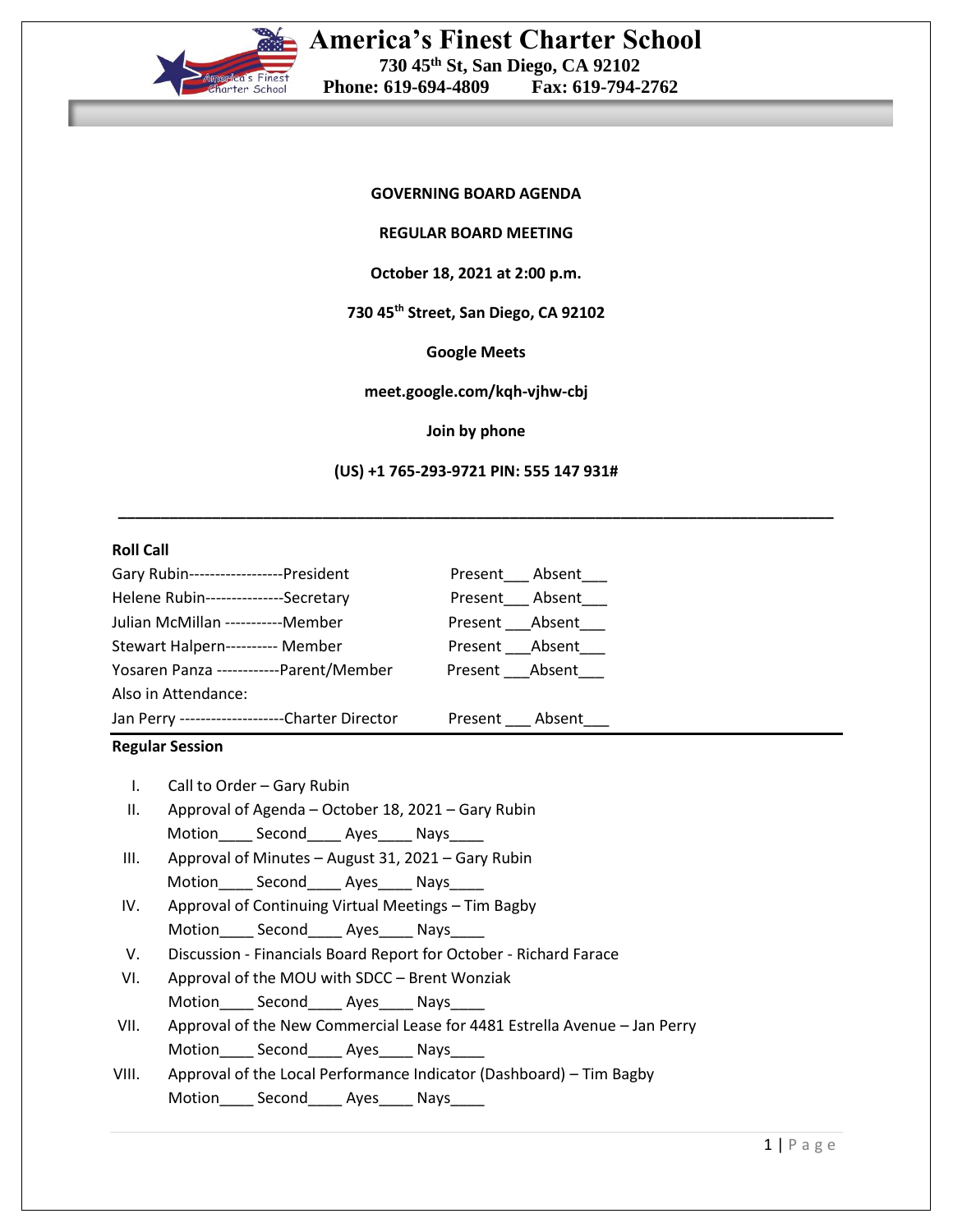

- IX. Approval of the Independent Study Addendum Tim Bagby Motion Second\_\_\_\_\_ Ayes\_\_\_\_ Nays\_\_\_
- X. Approval of the High School Safety Plan Tim Bagby Motion Second Ayes Nays
- XI. Approval of the 2021-2022 School Year Calendars Motion\_\_\_\_\_ Second\_\_\_\_\_ Ayes\_\_\_\_\_ Nays\_\_\_\_

- XII. Approval of the Instructional Minutes for the 2021-2022 School Year (K-8 & High School) Motion Second Ayes Nays
- XIII. Approval of ESSER III Tim Bagby Motion Second Ayes Nays
- XIV. Charter Updates Jan Perry, Tim Bagby, Jon Dean and Brent Wozniak
- XV. Meeting Adjourned Motion\_\_\_\_ Second\_\_\_\_ Ayes\_\_\_\_ Nays**\_\_\_\_**

## **CLOSED SESSION**

## **RECONVENE TO OPEN SESSION**

- XVI. Public Report of Action Taken in Closed Session, if any, and Vote or Abstention of Each Board Member Present
- XVII. **PUBLIC COMMENT** This is the appropriate point in the meeting for any members of the audience to speak on matters of special interest or concern not on the present agenda. Please see the instructions for presentations to the Board by Parents and Citizens on the next page.

The next regularly scheduled Governing Board Meeting is to be held **\_\_\_\_\_\_\_\_\_\_\_\_\_\_\_\_\_\_\_\_\_\_**

# **INSTRUCTIONS FOR PRESENTATIONS TO THE BOARD BY PARENTS AND CITIZENS**

America's Finest Charter School ("School") welcomes your participation at the School's Governing Board ("Board") meetings. The purpose of a public meeting of the Board is to conduct the affairs of the School in public. Your participation assures us of continuing community interest in our school. To assist you in the ease of speaking/participating in our meetings, the following guidelines are provided:

- 1. Agendas are available to all audience members at the door to the meeting
- 2. Members of the public wishing to address the Board during Public Comment are requested, prior to the meeting, to submit to the Secretary of the Board their names and the subject on which they wish to speak. "Public Comment" is set aside for members of the audience to raise issues that are not specifically on the agenda. However, due to public meeting laws, the Board can only listen to your issue, not respond to take action. These presentations are limited to three (3) minutes and total time allotted to non-agenda items will not exceed fifteen (15) minutes. The Board may give direction to staff to respond to your concern or you may be offered the option of returning with a citizen-requested item.